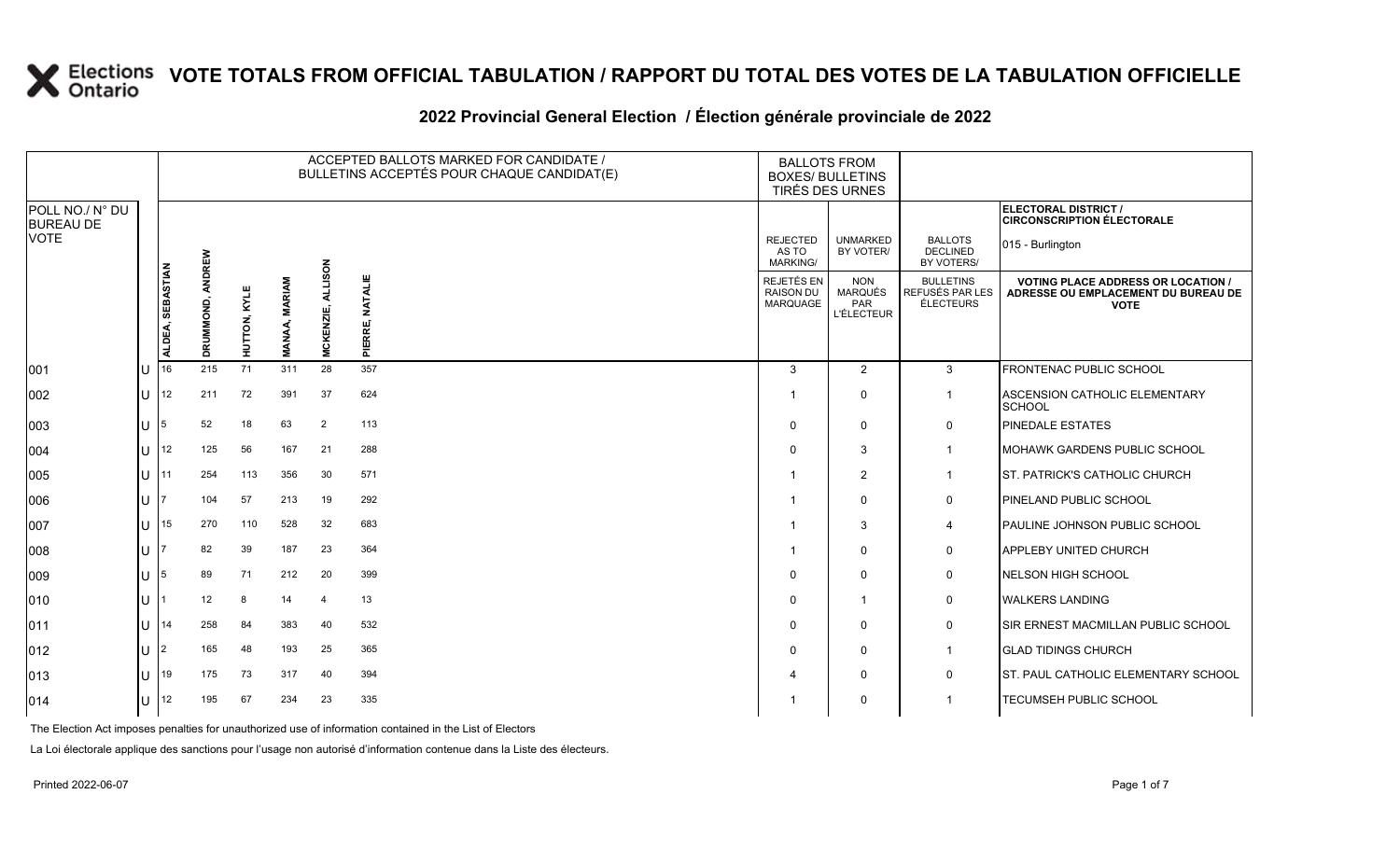|                                     | ACCEPTED BALLOTS MARKED FOR CANDIDATE /<br>BULLETINS ACCEPTÉS POUR CHAQUE CANDIDAT(E) |                            |                     |                     |                 |            | <b>BALLOTS FROM</b><br><b>BOXES/ BULLETINS</b><br>TIRÉS DES URNES |                                             |                                                          |                                                         |                                                                                                 |
|-------------------------------------|---------------------------------------------------------------------------------------|----------------------------|---------------------|---------------------|-----------------|------------|-------------------------------------------------------------------|---------------------------------------------|----------------------------------------------------------|---------------------------------------------------------|-------------------------------------------------------------------------------------------------|
| POLL NO./ N° DU<br><b>BUREAU DE</b> |                                                                                       |                            |                     |                     |                 |            |                                                                   |                                             |                                                          |                                                         | ELECTORAL DISTRICT /<br><b>CIRCONSCRIPTION ÉLECTORALE</b>                                       |
| <b>VOTE</b>                         |                                                                                       |                            |                     |                     |                 | <b>NOS</b> |                                                                   | <b>REJECTED</b><br>AS TO<br><b>MARKING/</b> | <b>UNMARKED</b><br>BY VOTER/                             | <b>BALLOTS</b><br><b>DECLINED</b><br>BY VOTERS/         | 015 - Burlington                                                                                |
|                                     |                                                                                       | <b>SEBASTIAN</b><br>ALDEA, | ANDREW<br>DRUMMOND, | <b>HUTTON, KYLE</b> | MARIAM<br>MANAA | CKENZIE,   | <b>NATALIE</b><br>PIERRE,                                         | REJETÉS EN<br><b>RAISON DU</b><br>MARQUAGE  | <b>NON</b><br><b>MARQUÉS</b><br>PAR<br><b>L'ÉLECTEUR</b> | <b>BULLETINS</b><br>REFUSÉS PAR LES<br><b>ÉLECTEURS</b> | <b>VOTING PLACE ADDRESS OR LOCATION /</b><br>ADRESSE OU EMPLACEMENT DU BUREAU DE<br><b>VOTE</b> |
| 015                                 |                                                                                       | 13                         | 126                 | 96                  | 422             | Š.<br>31   | 684                                                               | $\Omega$                                    | 3                                                        | $\overline{1}$                                          | <b>PORT NELSON UNITED CHURCH</b>                                                                |
| 016                                 |                                                                                       | 21                         | 284                 | 66                  | 354             | 41         | 472                                                               | 2                                           | $\overline{2}$                                           | 3                                                       | <b>BRUCE T. LINDLEY PUBLIC SCHOOL</b>                                                           |
| 017                                 |                                                                                       | 23                         | 260                 | 107                 | 424             | 41         | 676                                                               |                                             | 6                                                        | 3                                                       | <b>BRANT HILLS COMMUNITY CENTRE</b>                                                             |
| 018                                 |                                                                                       |                            | 127                 | 49                  | 182             | 24         | 273                                                               |                                             |                                                          | $\mathbf{1}$                                            | ST. MARK CATHOLIC ELEMENTARY SCHOOL                                                             |
| 019                                 |                                                                                       | 12                         | 123                 | 57                  | 179             | 24         | 250                                                               |                                             | $\mathbf 0$                                              | $\mathbf{1}$                                            | PAUL A. FISHER PUBLIC SCHOOL                                                                    |
| 020                                 |                                                                                       |                            | 150                 | 52                  | 159             | 17         | 243                                                               |                                             | $\mathbf 0$                                              | $\mathbf 0$                                             | <b>CALVARY BAPTIST CHURCH</b>                                                                   |
| 021                                 |                                                                                       | 13                         | 160                 | 48                  | 138             | 24         | 333                                                               | 3                                           | $\mathbf 0$                                              | 0                                                       | MOUNTAINSIDE RECREATION CENTRE                                                                  |
| 022                                 |                                                                                       | 11                         | 144                 | 62                  | 146             | 15         | 212                                                               |                                             |                                                          | 0                                                       | <b>CLARKSDALE PUBLIC SCHOOL</b>                                                                 |
| 023                                 |                                                                                       | 18                         | 211                 | 80                  | 406             | 35         | 644                                                               | $\Omega$                                    | 4                                                        | $\overline{4}$                                          | <b>BURLINGTON CHRISTIAN FELLOWSHIP</b><br><b>CHURCH</b>                                         |
| 024                                 |                                                                                       |                            | 136                 | 44                  | 141             | 14         | 244                                                               | 2                                           | 2                                                        | $\mathbf{1}$                                            | <b>POLISH HALL</b>                                                                              |
| 025                                 | $\mathbf{H}$                                                                          | 15                         | 181                 | 56                  | 225             | 29         | 307                                                               | 2                                           | $\overline{2}$                                           | $\mathbf{1}$                                            | SALVATION ARMY - BURLINGTON COMM. CH.                                                           |
| 026                                 |                                                                                       | 19                         | 293                 | 125                 | 534             | 43         | 633                                                               | 2                                           | 4                                                        | $\mathbf 0$                                             | <b>BURLINGTON SENIORS' CENTRE</b>                                                               |
| 027                                 |                                                                                       |                            | 97                  | 50                  | 222             | 24         | 253                                                               |                                             | $\mathbf 0$                                              |                                                         | LAKESHORE PUBLIC SCHOOL                                                                         |
| 028                                 | U                                                                                     | 12                         | 204                 | 78                  | 283             | 39         | 396                                                               | 2                                           |                                                          | $\overline{2}$                                          | <b>BURLINGTON CENTRAL HIGH SCHOOL</b>                                                           |

### **2022 Provincial General Election / Élection générale provinciale de 2022**

The Election Act imposes penalties for unauthorized use of information contained in the List of Electors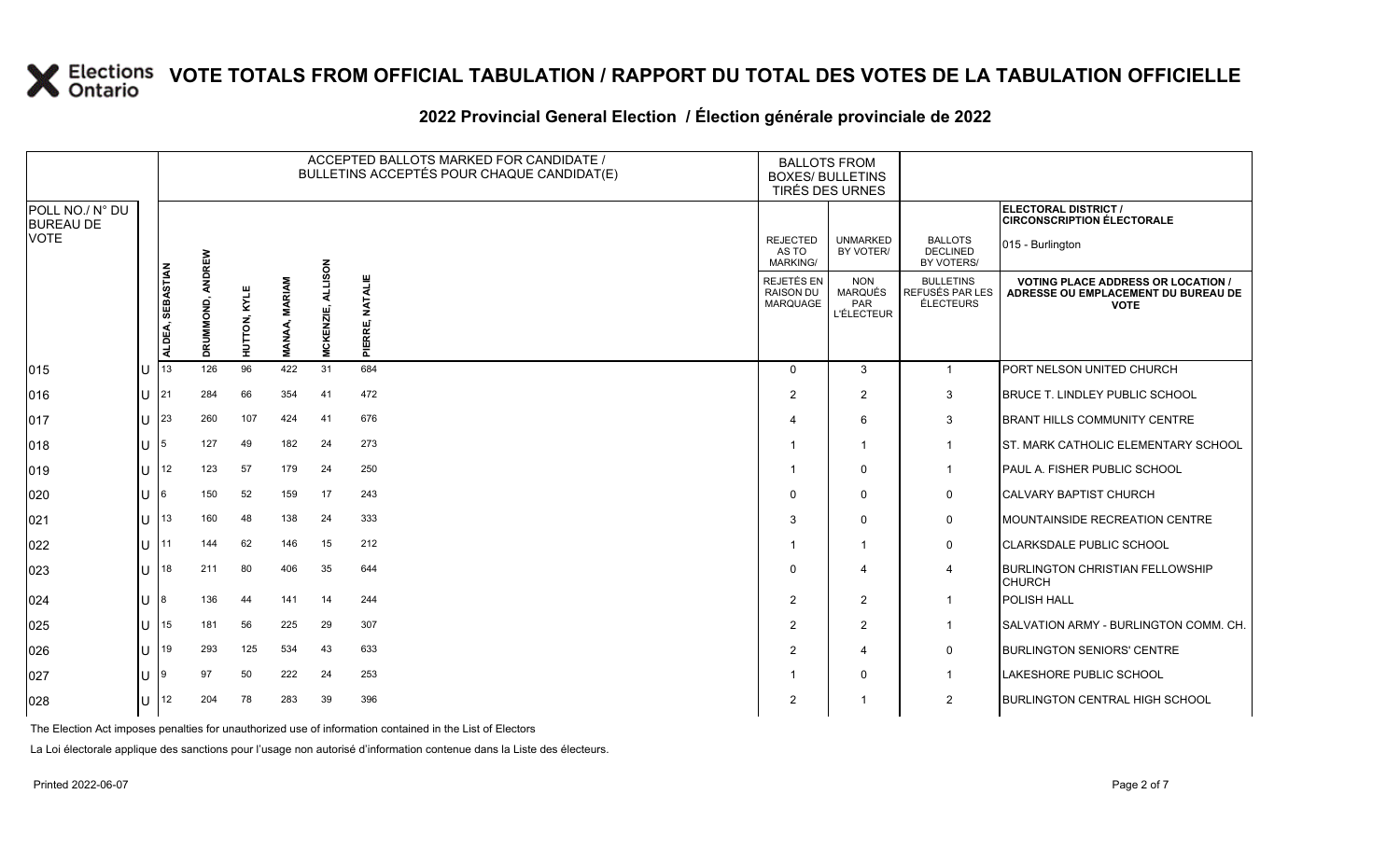### **2022 Provincial General Election / Élection générale provinciale de 2022**

|                                     |     |                            |           |              | ACCEPTED BALLOTS MARKED FOR CANDIDATE /<br>BULLETINS ACCEPTÉS POUR CHAQUE CANDIDAT(E) | <b>BALLOTS FROM</b><br><b>BOXES/ BULLETINS</b><br>TIRÉS DES URNES |                              |                                             |                                                          |                                                         |                                                                                                 |
|-------------------------------------|-----|----------------------------|-----------|--------------|---------------------------------------------------------------------------------------|-------------------------------------------------------------------|------------------------------|---------------------------------------------|----------------------------------------------------------|---------------------------------------------------------|-------------------------------------------------------------------------------------------------|
| POLL NO./ N° DU<br><b>BUREAU DE</b> |     |                            |           |              |                                                                                       |                                                                   |                              |                                             |                                                          |                                                         | ELECTORAL DISTRICT /<br><b>CIRCONSCRIPTION ÉLECTORALE</b>                                       |
| <b>VOTE</b>                         |     |                            | ANDREW    |              |                                                                                       |                                                                   |                              | <b>REJECTED</b><br>AS TO<br><b>MARKING/</b> | <b>UNMARKED</b><br>BY VOTER/                             | <b>BALLOTS</b><br><b>DECLINED</b><br>BY VOTERS/         | 015 - Burlington                                                                                |
|                                     |     | <b>SEBASTIAN</b><br>ALDEA, | DRUMMOND, | HUTTON, KYLE | <b>MARIAM</b><br><b>MANAA,</b>                                                        | <b>ALLISON</b><br>MCKENZIE,                                       | <b>NATALIE</b><br>ERRE,<br>ᇍ | REJETÉS EN<br><b>RAISON DU</b><br>MARQUAGE  | <b>NON</b><br><b>MARQUÉS</b><br>PAR<br><b>L'ÉLECTEUR</b> | <b>BULLETINS</b><br>REFUSÉS PAR LES<br><b>ÉLECTEURS</b> | <b>VOTING PLACE ADDRESS OR LOCATION /</b><br>ADRESSE OU EMPLACEMENT DU BUREAU DE<br><b>VOTE</b> |
| 029                                 | Iυ  | 16                         | 267       | 99           | 429                                                                                   | 36                                                                | 545                          | $\Omega$                                    | $\mathbf{3}$                                             | $\overline{1}$                                          | ART GALLERY OF BURLINGTON                                                                       |
| 030                                 | lu  | 28                         | 239       | 73           | 285                                                                                   | 37                                                                | 459                          |                                             | 2                                                        |                                                         | KING'S ROAD PUBLIC SCHOOL                                                                       |
| 031                                 | Iυ. | 12                         | 126       | 36           | 163                                                                                   | 22                                                                | 296                          | 3                                           | $\mathbf 0$                                              | $\mathbf{1}$                                            | HOLY ROSARY ELEMENTARY CATHOLIC<br>SCHOOL                                                       |
| 032                                 | lu  | 10                         | 71        | 29           | 114                                                                                   | 8                                                                 | 214                          | $\Omega$                                    | $\overline{2}$                                           | 0                                                       | <b>HOLY ROSARY CHURCH</b>                                                                       |
| 033                                 | lu  | 15                         | 158       | 69           | 264                                                                                   | 22                                                                | 366                          |                                             | 2                                                        | 0                                                       | ST. MATTHEW ON-THE-PLAINS ANGLICAN<br>CH.                                                       |
| 034                                 | lu  |                            | 125       | 38           | 194                                                                                   | 19                                                                | 323                          | $\Omega$                                    | $\mathbf 0$                                              | $\mathbf 0$                                             | ALDERSHOT POOL COMMUNITY ROOM                                                                   |
| 035                                 | lu  | 17                         | 157       | 84           | 269                                                                                   | 33                                                                | 361                          |                                             | $\mathbf 0$                                              | 0                                                       | <b>WEST PLAINS UNITED CHURCH</b>                                                                |
| 400                                 | IП  |                            |           | $\mathbf 4$  | 18                                                                                    | 6                                                                 | 69                           |                                             | $\mathbf 0$                                              | $\mathbf 0$                                             | THE GARDENS BY MARANATHA                                                                        |
| 401                                 | lu  |                            | 34        | 10           | 42                                                                                    | 3                                                                 | 75                           |                                             |                                                          | 0                                                       | THE EMPRESS                                                                                     |
| 402                                 | lu  |                            | 28        | 5            | 46                                                                                    | $\overline{7}$                                                    | 54                           |                                             | $\mathbf 0$                                              | $\mathbf 0$                                             | <b>PRINCESS APARTMENTS</b>                                                                      |
| 403                                 | lu  |                            | 26        | 11           | 35                                                                                    | 3                                                                 | 67                           | 3                                           |                                                          | 0                                                       | <b>REGENCY APARTMENTS</b>                                                                       |
| 404                                 | lu  |                            | 29        | 9            | 44                                                                                    | 5                                                                 | 53                           | <sup>0</sup>                                | 0                                                        | 0                                                       | <b>TYANDAGA APARTMENTS</b>                                                                      |
| 405A                                | Iυ  |                            | 24        |              | 25                                                                                    | 3                                                                 | 35                           |                                             |                                                          | $\mathbf 0$                                             | THE PARADIGM                                                                                    |

The Election Act imposes penalties for unauthorized use of information contained in the List of Electors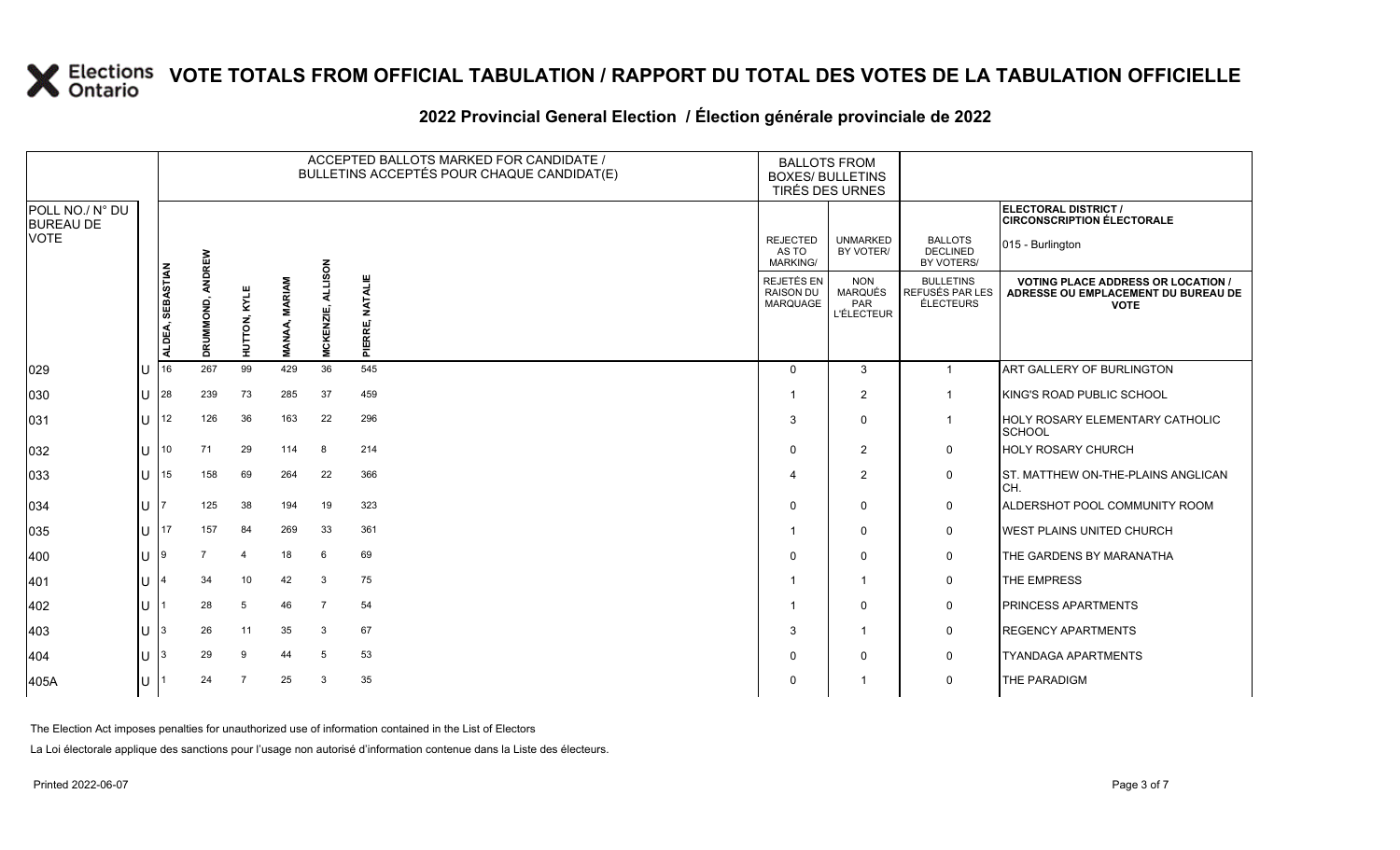### **2022 Provincial General Election / Élection générale provinciale de 2022**

|                                     |     |                            |                |                |                                |                     | ACCEPTED BALLOTS MARKED FOR CANDIDATE /<br>BULLETINS ACCEPTÉS POUR CHAQUE CANDIDAT(E) | <b>BALLOTS FROM</b><br><b>BOXES/ BULLETINS</b><br>TIRÉS DES URNES |                                                          |                                                  |                                                                                                 |  |
|-------------------------------------|-----|----------------------------|----------------|----------------|--------------------------------|---------------------|---------------------------------------------------------------------------------------|-------------------------------------------------------------------|----------------------------------------------------------|--------------------------------------------------|-------------------------------------------------------------------------------------------------|--|
| POLL NO./ N° DU<br><b>BUREAU DE</b> |     |                            |                |                |                                |                     |                                                                                       |                                                                   |                                                          |                                                  | ELECTORAL DISTRICT /<br><b>CIRCONSCRIPTION ÉLECTORALE</b>                                       |  |
| <b>VOTE</b>                         |     |                            | ANDREW         |                |                                | NOS                 |                                                                                       | <b>REJECTED</b><br>AS TO<br>MARKING/                              | <b>UNMARKED</b><br>BY VOTER/                             | <b>BALLOTS</b><br><b>DECLINED</b><br>BY VOTERS/  | 015 - Burlington                                                                                |  |
|                                     |     | <b>SEBASTIAN</b><br>ALDEA, | DRUMMOND,      | HUTTON, KYLE   | <b>MARIAM</b><br><b>MANAA,</b> | ₹<br><b>MCKENZI</b> | <b>NATALIE</b><br>PIERRE,                                                             | REJETÉS EN<br><b>RAISON DU</b><br>MARQUAGE                        | <b>NON</b><br><b>MARQUÉS</b><br>PAR<br><b>L'ÉLECTEUR</b> | <b>BULLETINS</b><br>REFUSÉS PAR LES<br>ÉLECTEURS | <b>VOTING PLACE ADDRESS OR LOCATION /</b><br>ADRESSE OU EMPLACEMENT DU BUREAU DE<br><b>VOTE</b> |  |
| 405B                                | lU  |                            | 25             | $\overline{2}$ | 28                             | $5\overline{)}$     | 19                                                                                    | $\Omega$                                                          | $\Omega$                                                 | $\mathbf{0}$                                     | THE PARADIGM                                                                                    |  |
| 406                                 | ΙU  | 8                          | 41             | 18             | 75                             | 9                   | 93                                                                                    | $\Omega$                                                          | $\mathbf 0$                                              | $\overline{2}$                                   | <b>GRANDE REGENCY</b>                                                                           |  |
| 407                                 | lU  | $\overline{2}$             | 24             | 11             | 50                             | 6                   | 44                                                                                    | $\Omega$                                                          | $\mathbf 0$                                              | $\mathbf 0$                                      | THE PALACE                                                                                      |  |
| 408                                 | ΙU  | $\Omega$                   | 15             | $\overline{7}$ | 44                             | 3                   | 73                                                                                    | $\Omega$                                                          | $\mathbf 0$                                              | $\mathsf{O}$                                     | THE STRATA                                                                                      |  |
| 409A                                | lU. | $\overline{2}$             | 31             | 14             | 47                             | 8                   | 64                                                                                    | $\Omega$                                                          | $\mathbf 0$                                              | 0                                                | <b>BURLINGTON TOWERS</b>                                                                        |  |
| 409B                                | lul | $\overline{2}$             | 30             | 9              | 44                             | 3                   | 69                                                                                    |                                                                   | $\mathbf 0$                                              | $\mathsf{O}$                                     | <b>BURLINGTON TOWERS</b>                                                                        |  |
| 410                                 | ΙU  |                            | 13             | 9              | 36                             | -3                  | 57                                                                                    | $\Omega$                                                          | $\mathbf 0$                                              | 0                                                | <b>SPENCER'S LANDING</b>                                                                        |  |
| 411                                 | ΙU  | $\overline{2}$             | 39             | 26             | 44                             | 5                   | 80                                                                                    |                                                                   | $\mathbf 0$                                              | $\mathbf 0$                                      | <b>LASALLE TOWERS</b>                                                                           |  |
| 412                                 | lU  | 5                          | 29             | 11             | 31                             | $\overline{1}$      | 83                                                                                    | 3                                                                 | $\Omega$                                                 | $\mathbf 0$                                      | THE WISTERIA AT THE ROYAL GARDENS                                                               |  |
| $ 413\rangle$                       | ΙU  |                            | 27             | 16             | 64                             | $\overline{0}$      | 62                                                                                    | $\Omega$                                                          | $\mathbf 0$                                              | $\mathsf{O}$                                     | THE AZALEA AT THE ROYAL GARDENS                                                                 |  |
| 414                                 | ΙU  | $\overline{2}$             | $\overline{7}$ | $\overline{7}$ | 18                             | $\overline{0}$      | 34                                                                                    | $\Omega$                                                          | $\mathbf 0$                                              | $\mathsf{O}$                                     | THE CYPRESS AT THE ROYAL GARDENS                                                                |  |
| 415                                 | lU  | 0                          | 13             | 4              | 23                             | - 1                 | 34                                                                                    | $\Omega$                                                          | $\mathbf 0$                                              | $\mathsf{O}$                                     | THE ASTER AT THE ROYAL GARDENS                                                                  |  |
| 416                                 | lU. | 3                          | 32             | 14             | 35                             | $\overline{4}$      | 79                                                                                    | $\overline{2}$                                                    | $\mathbf 0$                                              | $\mathbf 0$                                      | THE MAGNOLIA AT THE ROYAL GARDENS                                                               |  |
| 417                                 | IU. |                            | 31             | 10             | 26                             | 4                   | 36                                                                                    | 0                                                                 | $\mathbf 0$                                              | $\mathbf 0$                                      | THE ORCHID                                                                                      |  |

The Election Act imposes penalties for unauthorized use of information contained in the List of Electors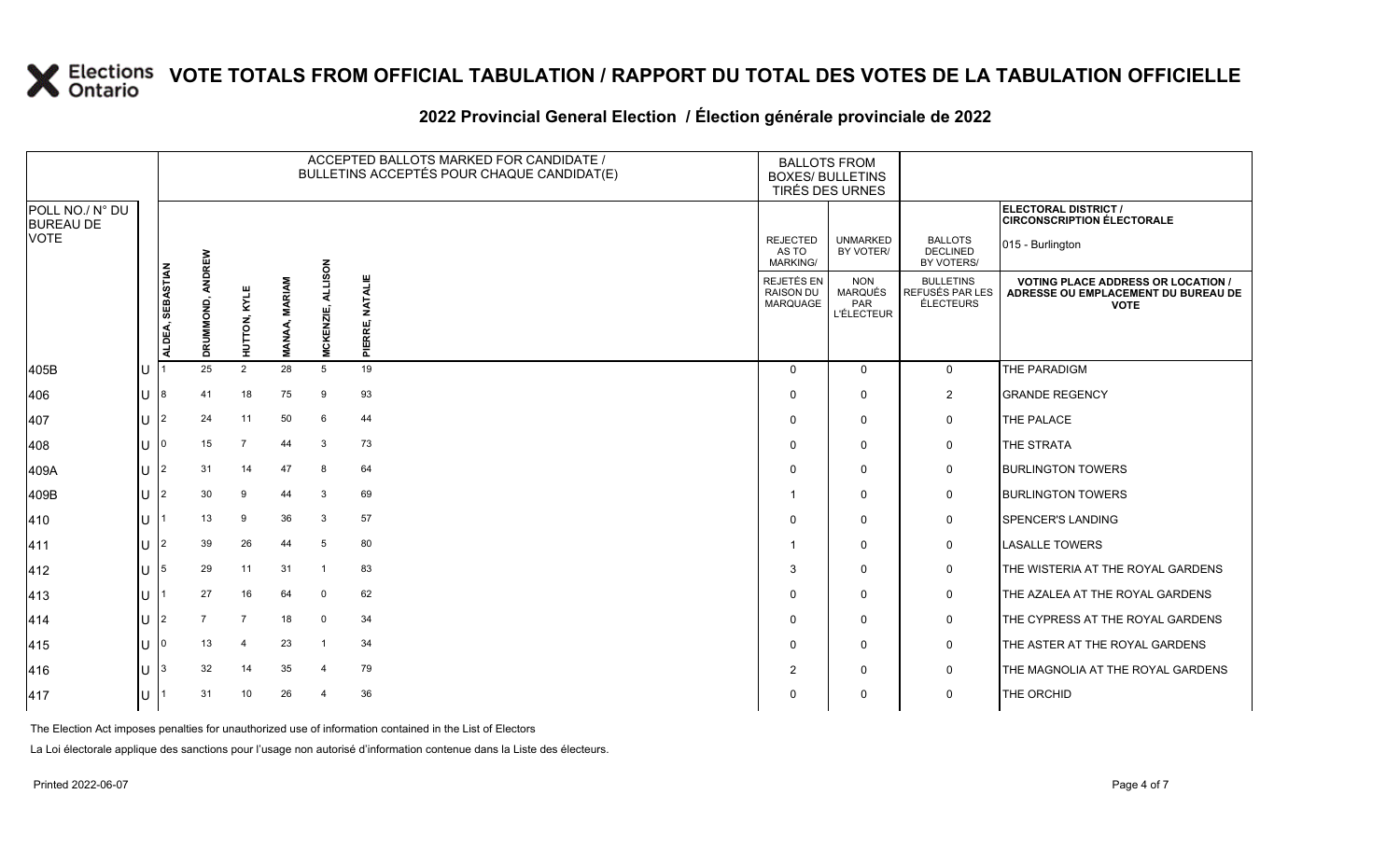|                                     |              |                  |                     |                         |                                |                            | ACCEPTED BALLOTS MARKED FOR CANDIDATE /<br>BULLETINS ACCEPTÉS POUR CHAQUE CANDIDAT(E) | <b>BALLOTS FROM</b><br><b>BOXES/ BULLETINS</b> | TIRÉS DES URNES                                          |                                                  |                                                                                                 |
|-------------------------------------|--------------|------------------|---------------------|-------------------------|--------------------------------|----------------------------|---------------------------------------------------------------------------------------|------------------------------------------------|----------------------------------------------------------|--------------------------------------------------|-------------------------------------------------------------------------------------------------|
| POLL NO./ N° DU<br><b>BUREAU DE</b> |              |                  |                     |                         |                                |                            |                                                                                       |                                                |                                                          |                                                  | ELECTORAL DISTRICT /<br><b>CIRCONSCRIPTION ÉLECTORALE</b>                                       |
| <b>VOTE</b>                         |              |                  |                     |                         |                                | NOS                        |                                                                                       | <b>REJECTED</b><br>AS TO<br>MARKING/           | <b>UNMARKED</b><br>BY VOTER/                             | <b>BALLOTS</b><br><b>DECLINED</b><br>BY VOTERS/  | 015 - Burlington                                                                                |
|                                     |              | ALDEA, SEBASTIAN | ANDREW<br>DRUMMOND, | <b>HUTTON, KYLE</b>     | <b>MARIAM</b><br><b>MANAA,</b> | ₹<br>ENZIE,<br><b>MCKI</b> | <b>NATALIE</b><br>PIERRE,                                                             | REJETÉS EN<br><b>RAISON DU</b><br>MARQUAGE     | <b>NON</b><br><b>MARQUÉS</b><br>PAR<br><b>L'ÉLECTEUR</b> | <b>BULLETINS</b><br>REFUSÉS PAR LES<br>ÉLECTEURS | <b>VOTING PLACE ADDRESS OR LOCATION /</b><br>ADRESSE OU EMPLACEMENT DU BUREAU DE<br><b>VOTE</b> |
| 418                                 |              |                  | 31                  | $\overline{7}$          | 32                             | 5                          | 60                                                                                    | $\Omega$                                       | $\Omega$                                                 | $\overline{1}$                                   | THE TRILLIUM AT ROYAL GARDENS                                                                   |
| 700                                 |              |                  | 6                   | $\mathbf{0}$            | 8                              | $\overline{2}$             | 11                                                                                    | $\Omega$                                       | $\overline{1}$                                           | $\mathbf 0$                                      | <b>BURLOAK LONG TERM CARE</b>                                                                   |
| 701                                 | $\mathbf{U}$ |                  | 15                  | 12                      | 37                             | $\overline{2}$             | 54                                                                                    | $\Omega$                                       | $\mathbf 0$                                              | 0                                                | HEARTHSTONE BY THE LAKE                                                                         |
| 702                                 |              |                  | $\overline{2}$      | $\overline{\mathbf{1}}$ | 4                              | $\mathbf 0$                | 13                                                                                    | $\Omega$                                       | $\mathbf 0$                                              | $\overline{2}$                                   | <b>SUNRISE SENIOR LIVING</b>                                                                    |
| 703                                 |              |                  |                     | 6                       | 17                             | $\Omega$                   | 22                                                                                    | $\Omega$                                       | $\overline{7}$                                           | -1                                               | <b>LAKESHORE PLACE</b>                                                                          |
| 704                                 |              | 3                | 7                   | $\overline{\mathbf{1}}$ | 17                             | $\overline{1}$             | 27                                                                                    | $\Omega$                                       | $\mathbf 0$                                              | $\mathbf 0$                                      | <b>PINEDALE AVENUE</b>                                                                          |
| 705                                 |              |                  | 8                   | $\mathbf 0$             | 9                              | $\overline{2}$             | 13                                                                                    | $\Omega$                                       | $\overline{1}$                                           | $\mathbf 0$                                      | APPLEBY PLACE RETIREMENT CENTRE                                                                 |
| 706                                 |              |                  | 14                  | 2                       | 20                             | 0                          | 16                                                                                    | $\Omega$                                       | 2                                                        | $\mathbf 0$                                      | LONGMOOR DRIVE APARTMENT BUILDING                                                               |
| 707                                 | $\mathbf{U}$ |                  | 3                   | 2                       | 13                             | $\mathbf 0$                | 10                                                                                    | $\Omega$                                       | 3                                                        | $\mathbf 0$                                      | <b>BILLINGS COURT MANOR</b>                                                                     |
| 708                                 |              |                  |                     |                         |                                |                            | COMBINED WITH 709 / COMBINÉ À 709                                                     |                                                |                                                          |                                                  |                                                                                                 |
| 709                                 |              | 2                |                     | 3                       | 24                             | $\overline{4}$             | 38                                                                                    | $\mathbf 1$                                    | $\mathbf 0$                                              | $\mathbf 0$                                      | CHARTWELL CHRISTOPHER TERRACE                                                                   |
| 710                                 | $\mathbf{H}$ | 2                | 8                   | $\overline{4}$          | 12                             | -1                         | 19                                                                                    | $\Omega$                                       | $\mathbf 0$                                              | 0                                                | BONNIE PLACE TWO - WEST BUILDING                                                                |
| 711                                 |              |                  | 10                  | 4                       | 11                             | 5                          | 21                                                                                    | $\Omega$                                       | $\mathbf 0$                                              | $\mathbf 0$                                      | BONNIE PLACE TWO - WEST BUILDING                                                                |
| 712                                 | lU l         | 12               | 24                  | 4                       | 21                             | 3                          | 26                                                                                    | $\Omega$                                       | $\Omega$                                                 | $\Omega$                                         | <b>WOODWARD PARK SENIORS</b>                                                                    |

### **2022 Provincial General Election / Élection générale provinciale de 2022**

The Election Act imposes penalties for unauthorized use of information contained in the List of Electors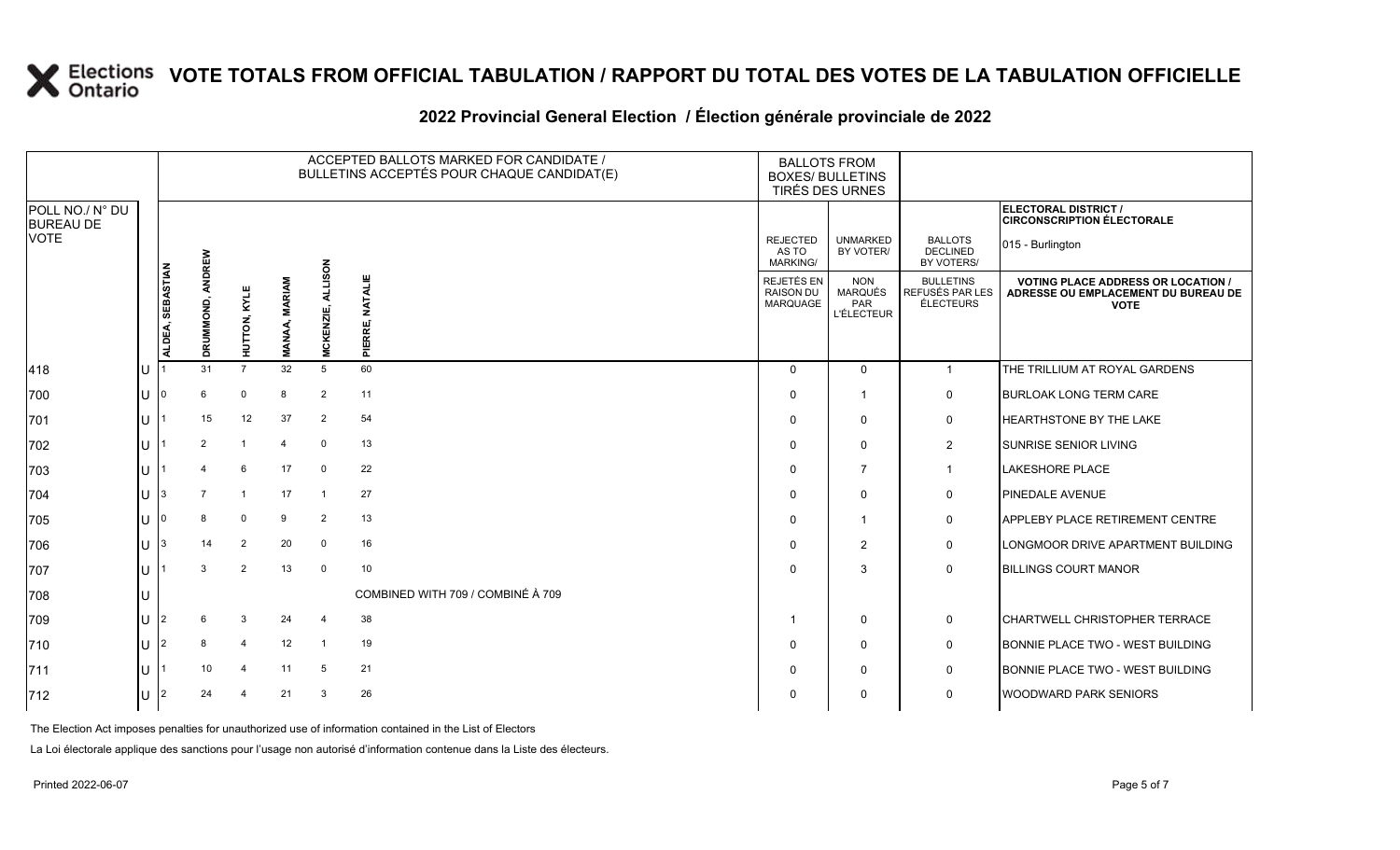|                                     |    |                  |                |                |                               |                         | ACCEPTED BALLOTS MARKED FOR CANDIDATE /<br>BULLETINS ACCEPTÉS POUR CHAQUE CANDIDAT(E) |                                             | <b>BALLOTS FROM</b><br><b>BOXES/ BULLETINS</b><br>TIRÉS DES URNES |                                                  |                                                                                                 |
|-------------------------------------|----|------------------|----------------|----------------|-------------------------------|-------------------------|---------------------------------------------------------------------------------------|---------------------------------------------|-------------------------------------------------------------------|--------------------------------------------------|-------------------------------------------------------------------------------------------------|
| POLL NO./ N° DU<br><b>BUREAU DE</b> |    |                  |                |                |                               |                         |                                                                                       |                                             |                                                                   |                                                  | ELECTORAL DISTRICT /<br><b>CIRCONSCRIPTION ÉLECTORALE</b>                                       |
| <b>VOTE</b>                         |    |                  | ANDREW         |                |                               |                         |                                                                                       | <b>REJECTED</b><br>AS TO<br><b>MARKING/</b> | <b>UNMARKED</b><br>BY VOTER/                                      | <b>BALLOTS</b><br><b>DECLINED</b><br>BY VOTERS/  | 015 - Burlington                                                                                |
|                                     |    | ALDEA, SEBASTIAN | DRUMMOND,      | HUTTON, KYLE   | <b>MARIAM</b><br><b>MANAA</b> | MUSON<br>MCKENZIE,      | <b>NATALIE</b><br>PIERRE,                                                             | REJETÉS EN<br><b>RAISON DU</b><br>MARQUAGE  | <b>NON</b><br><b>MARQUÉS</b><br>PAR<br><b>L'ÉLECTEUR</b>          | <b>BULLETINS</b><br>REFUSÉS PAR LES<br>ÉLECTEURS | <b>VOTING PLACE ADDRESS OR LOCATION /</b><br>ADRESSE OU EMPLACEMENT DU BUREAU DE<br><b>VOTE</b> |
| 713                                 | IU | 15               | 16             | $\mathsf{R}$   | 23                            | 6                       | 31                                                                                    | $\Omega$                                    | $\Omega$                                                          | $\Omega$                                         | <b>BETHANY RESIDENCE</b>                                                                        |
| 714                                 | IU |                  |                |                |                               |                         | COMBINED WITH 713 / COMBINÉ À 713                                                     |                                             |                                                                   |                                                  |                                                                                                 |
| 715                                 | IU |                  | 3              | $\Omega$       | $\overline{4}$                | $\overline{2}$          | $\overline{7}$                                                                        | $\Omega$                                    | $\Omega$                                                          | $\mathbf 0$                                      | <b>WELLINGTON PARK CARE CENTRE</b>                                                              |
| 716                                 | IU |                  |                |                |                               |                         | COMBINED WITH 720 / COMBINÉ À 720                                                     |                                             |                                                                   |                                                  |                                                                                                 |
| 717                                 | IU |                  |                | $\overline{2}$ | 30                            | $\overline{1}$          | 41                                                                                    | $\Omega$                                    | $\mathbf 0$                                                       | $\mathbf 0$                                      | <b>PEARL AND PINE RETIREMENT RESIDENCE</b>                                                      |
| 718                                 | IU | 13               | 23             | $\overline{4}$ | 11                            | $\overline{\mathbf{1}}$ | 24                                                                                    |                                             | 3                                                                 | $\mathbf 0$                                      | <b>WELLINGTON TERRACE</b>                                                                       |
| 720                                 | IU |                  | 9              | 2              | 10 <sup>°</sup>               | 3                       | 13                                                                                    |                                             | $\mathbf 0$                                                       | $\mathbf 0$                                      | MAPLE VILLA LONG-TERM CARE CENTRE                                                               |
| 721                                 | IU |                  | 12             | 4              | 14                            | $\mathbf{3}$            | 9                                                                                     | $\Omega$                                    | $\Omega$                                                          | $\mathbf 0$                                      | <b>CHARTWELL BRANT CENTRE</b>                                                                   |
| 722                                 | IU |                  |                |                |                               |                         | COMBINED WITH 725 / COMBINÉ À 725                                                     |                                             |                                                                   |                                                  |                                                                                                 |
| 723                                 | IU |                  |                | 4              | 28                            | $\mathbf 0$             | 29                                                                                    |                                             | $\overline{1}$                                                    | $\mathbf 0$                                      | <b>LASALLE PARK RETIREMENT COMMUNITY</b>                                                        |
| 724                                 | IU |                  | $\mathbf 4$    | $\overline{2}$ | 14                            | $\mathbf 0$             | 9                                                                                     | $\Omega$                                    | $\mathbf 0$                                                       | $\mathbf 0$                                      | <b>PARK AVENUE MANOR</b>                                                                        |
| 725                                 | IU | 10               | $\overline{7}$ | $\mathbf 0$    | 22                            | 5                       | 22                                                                                    | $\Omega$                                    | $\mathbf 0$                                                       | $\mathbf 0$                                      | <b>HAMPTON TERRACE CARE CENTRE</b>                                                              |
| 726                                 | ΙU | 13               | 10             | 2              | 23                            |                         | 42                                                                                    |                                             | $\mathbf 0$                                                       | $\mathbf 0$                                      | <b>BURLINGTON GARDENS</b>                                                                       |
| 727                                 | ΙU |                  | $\overline{7}$ | 3              | 17                            | $\overline{1}$          | 17                                                                                    | $\Omega$                                    | $\Omega$                                                          | $\mathbf 0$                                      | <b>CAMA WOODLANDS</b>                                                                           |

### **2022 Provincial General Election / Élection générale provinciale de 2022**

The Election Act imposes penalties for unauthorized use of information contained in the List of Electors